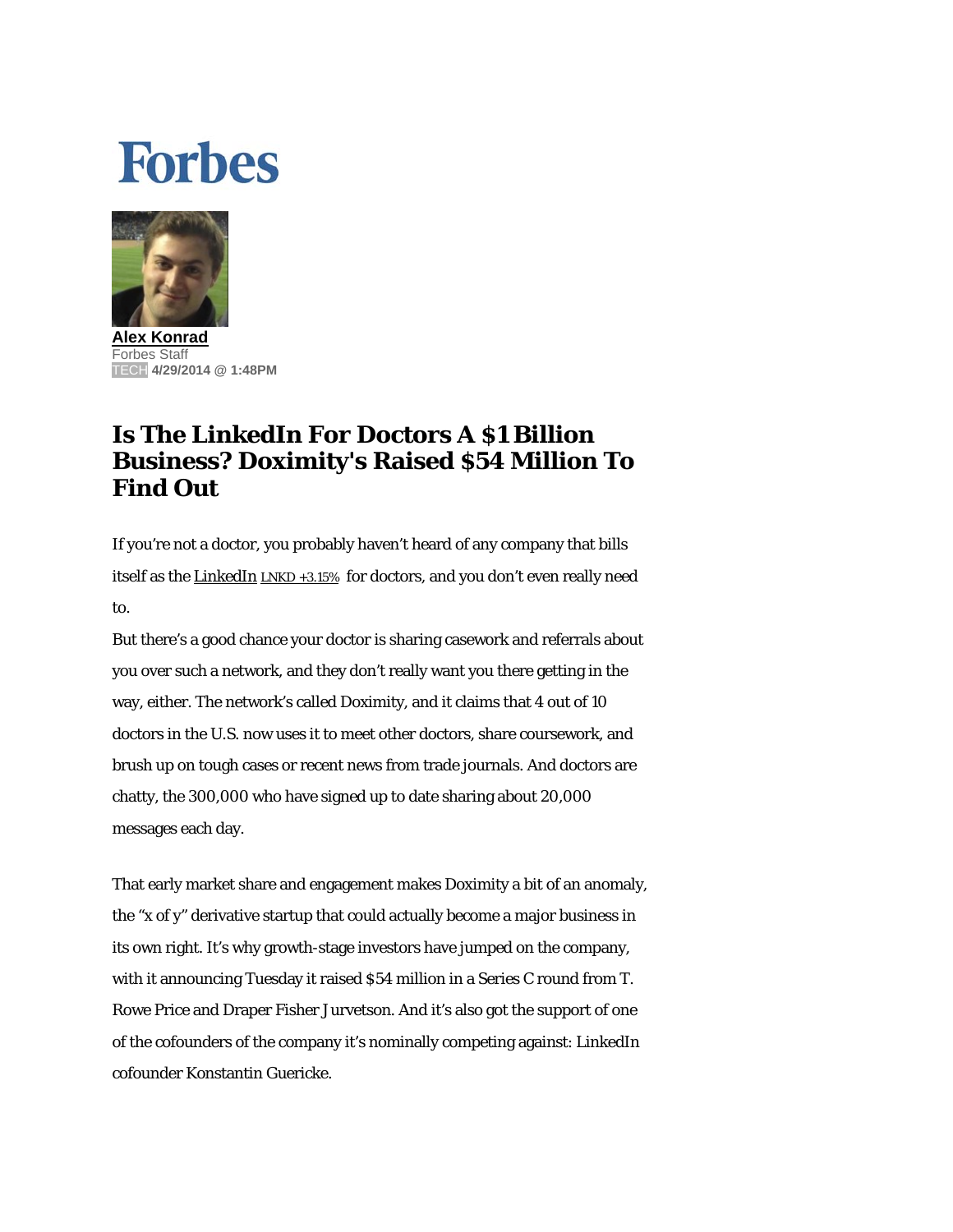"The strategy we took at LinkedIn was to focus on first growing the network, you have to establish you are the gravitational center," Guericke says. "In the case of LinkedIn, it wasn't possible for anyone to catch up. It's the same strategy with Doximity."



One major difference, however: LinkedIn raised a lot less in its Series C back in 2007, and unlike Doximity, it didn't boast a 40% market share, though it reached profitability faster. (Doximity just recorded its first profitable month before the raise.) At the time, reaching for a much bigger market, LinkedIn had 2% share, Guericke says.

The other potential difference is what the ceiling of a vertical-based professional network like Doximity could be. LinkedIn's an \$18 billion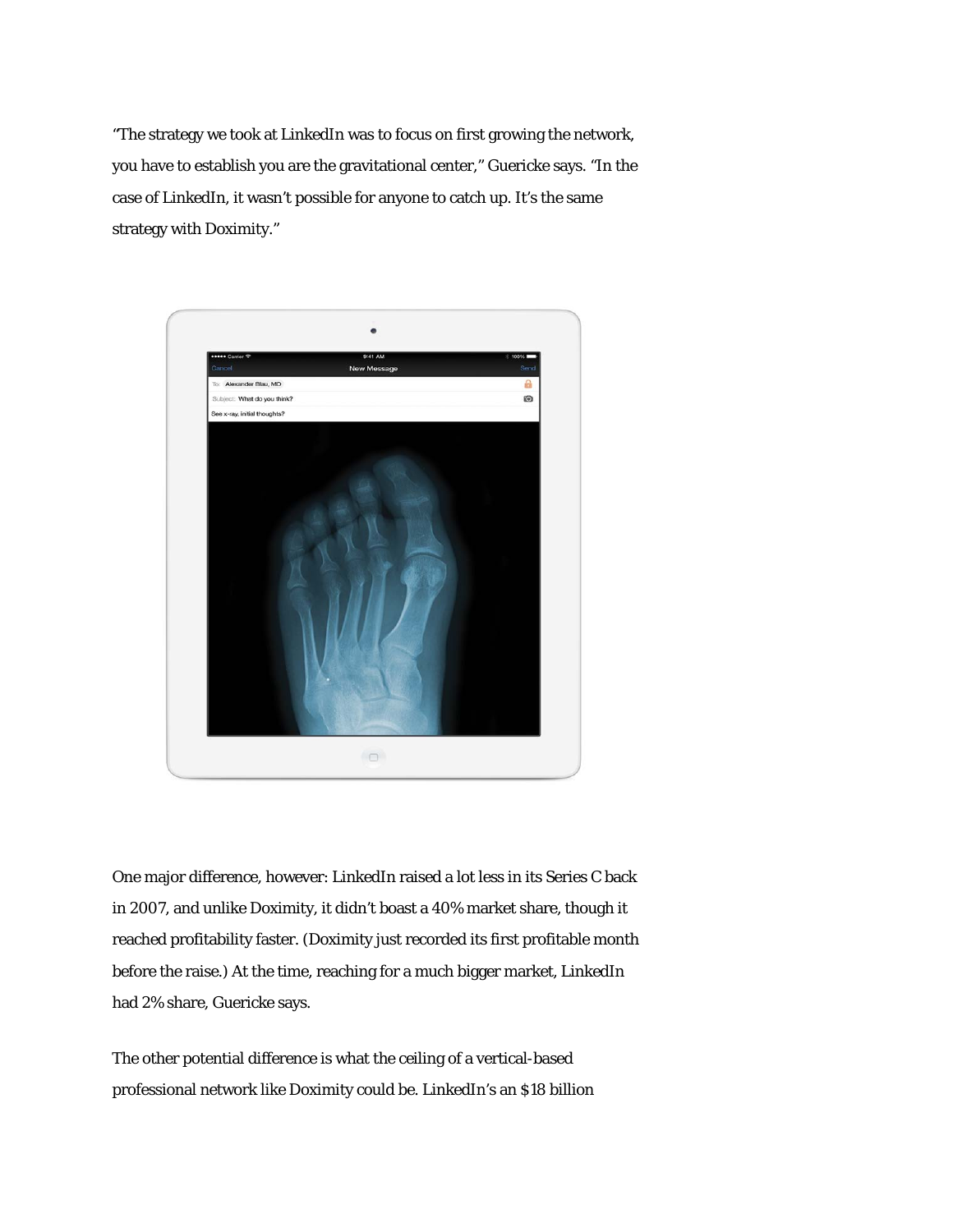company today. Doximity's valuation has jumped a lot since its 2012 funding, when it was worth about \$80 million. Other reports estimate Doximity's valuation at \$500 million, but Forbes hears it could be somewhat higher, in the \$650 million ballpark (the company didn't disclose valuation).

Either way, Guericke does say the company will be a \$1 billion company soon. Founder and CEO Jeff Tangney agrees.

"There's a trend in the market toward specialization, having networks that are more focused within internet social, you see it getting a lot of traction," says Tangney.

Doximity's also part of a trend of companies raising larger sums of money, now with now \$81 million total funding in just three years also from return investors Emergence Capital Partners, Morgenthaler Ventures and InterWest Partners.

And like others, it's taking money from a blend of investors. Morgen Stanley MS +1.63% Investment Management's also in the new round, which represents a mix of venture investors and later-stage specialists known for getting into companies before they IPO.

Doximity plans to IPO eventually, but Tangney says that's a ways down the road—more several years than a couple months. "Some of these late-stage guys get a bad rap, that they are urging companies to go public too soon. And we did a lot of reference checking and asking about this very question. But as long as this business is growing in value, why cash out? Their investment time horizon is a lot longer than a year."

The business will stick to the United States for now and making its revenue from charging recruiters to access its specialists, like a headhunter looking to find a cardiologist willing to relocate. Down the road, however, Doximity will branch out its offerings much like LinkedIn did. Possibilities include access for device makers or other healthcare players to physicians who don't opt out, or